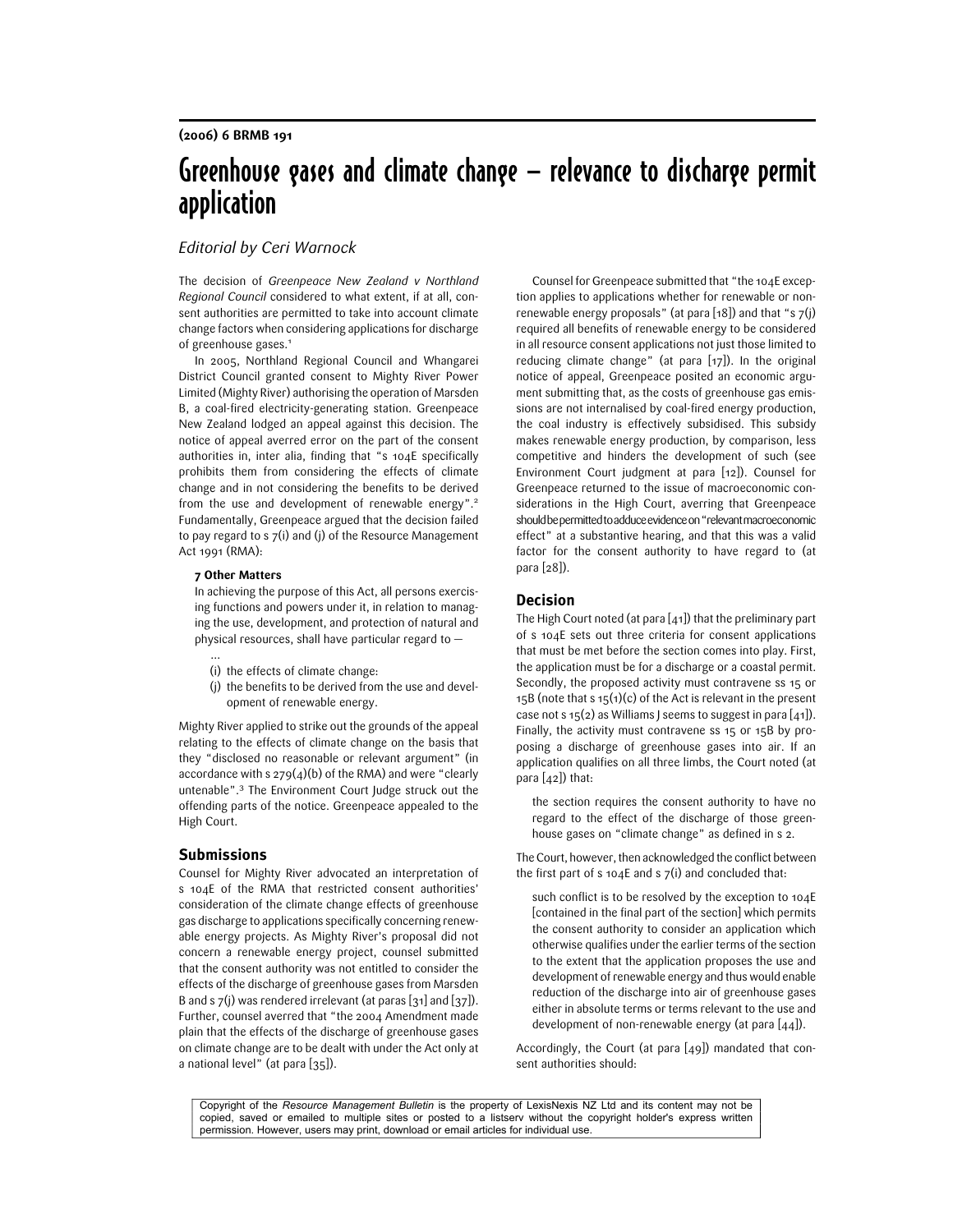take into account that a "reduction in the discharge into air of greenhouse gases" arising from the "use and development of renewable energy" is an activity which

## (2006) 6 BRMB 191, 192

is beneficial in terms of  $s$   $7(j)$ . It must therefore be the case that one of the factors which the consent authority is entitled to take into account in considering whether to grant discharge (or coastal) permits for activities which relate to the "discharge into air of greenhouse gases" is whether the application will result in the beneficial "reduction in the discharge into air of greenhouse gases" because the application includes the "use and development of renewable energy".

#### Further, the Court stated (at para [50]) that:

[i]f the application for a discharge permit which otherwise qualifies under s 104E includes no proposal which, if consented to and built, would enable a "reduction in the discharge into air of greenhouse gases" by the "use and development of renewable energy" then that, too, is a factor the consent authority is entitled to take into account in deciding whether to exercise its discretion and grant resource consent. Thus the consent authority's discretion to grant resource consent for discharge permits which otherwise qualify under s 104E which include a proposal which, when built, would result in a "reduction in the discharge into air of greenhouse gases" by the "use and development of renewable energy" are more likely to be granted than discharge permit applications which otherwise qualify under s 104E but include no proposal incorporating those features. To that extent – and to that extent alone – the consent authority may "have regard to the effects of such a discharge on climate change".

The Court determined that such an interpretation "accords with the final provisions of s  $104E''$  (at para [51]), accords with s 70A (at para  $[53]$ ), and also s 7 (at para  $[54]$ ). In practice, the Court noted that the final part of s 104E bestows upon consent authorities:

power to balance a proposal involving the "use and development of renewable energy" which "enables a reduction in the discharge into air of greenhouse gases" against the proposal itself which must involve the "use and development of non-renewable energy" (at para [51]).

The Court (at para [57]) confirmed that the comparative exercise would not concern "the entire discharge from the proposing user of non-renewable energy" but would only involve consideration of the discharge of greenhouse gases. The view that "the thrust of the 2004 Amendment was to put regulation of the discharge into air of greenhouse gases in the national arena" was accordingly "only partially correct" (at para [57]). The Court found that the Environment Court fell into error in determining that the effects of discharge on climate change could only be considered in applications for projects concerning renewable energy. Williams J overturned the decision of Environment Court and directed the parties to redraft the grounds of appeal in accordance with the judgment given.

#### Comment

The High Court has provided a thought-provoking, albeit difficult, judgment on the interrelationship between sections in the RMA relevant to climate change issues. In particular, the Court has provided an answer to the seemingly intractable contradiction contained within s 3 of the Resource Management (Energy and Climate Change) Amendment Act 2004 and between ss 7 and 104E of the RMA.

The Court accepted that s 104E has a confining function, however, this does not equate to debarring a consent authority from any consideration of the effects of greenhouse gas emissions on climate change. The section does, however, limit the consent authorities' consideration of the link between greenhouse gas emissions and climate change. Thus, a consent authority is not entitled to consider the relationship between greenhouse gas emissions and climate change in a wholesale manner via a wide-ranging review of the issue but rather to take as a given the fact that a reduction in emissions brought about by the use of renewable energy is of benefit. Thereafter, consent authorities are limited in their decision making, to taking into account "whether the application will result in the beneficial 'reduction in the discharge into air of greenhouse gases' because the application includes the 'use and development of renewable energy'" (at para [49]). This consideration is to be included in decision making relating to both applications concerning renewable energy projects and, by virtue of the comparative exercise set out in s 104E(b), in those concerning non-renewable projects.

The decision is of particular interest with regards to two issues. First, the High Court's approach to s 104E(b) is of importance and likely to cause controversy. Rejecting an interpretation of  $s$  104E(a) and (b) as delineating applications for various renewable energy projects (for example s 104E(a) may be applicable to wind farms and subs (b) applicable to bio-fuel plants), the Court read s 104E(b) as bringing into play applications for non-renewable energy projects. In essence, the Court concluded that s 104E contains a comparative exercise that permits consent authorities to balance the benefits, in terms of greenhouse gas reduction, of a hypothetical renewable energy project against the actual application concerning a non-renewable energy project (at para [51]).

A number of questions flow from this conclusion. In using a hypothetical renewable energy project as a counterpoint to a non-renewable energy proposal, the question is: What exactly does the consent authority have to weigh in the balance? Is it simply a matter of taking note that a non-renewable energy proposal will emit greenhouse gases and this is a negative factor to be incorporated into the equation, or will the authority have to go into detail in comparing the actual quantity of greenhouse gases emitted? If the latter approach is correct, it must be asked: Which type of renewable energy project does one use as a comparison? There are many forms of renewable energy production and, depending on the technology chosen, there will be varying quantities of greenhouse gases emitted from renewable energy projects. Theoretically, such an exercise may be facilitated by reference to local authority planning

Copyright of the *Resource Management Bulletin* is the property of LexisNexis NZ Ltd and its content may not be copied, saved or emailed to multiple sites or posted to a listserv without the copyright holder's express written permission. However, users may print, download or email articles for individual use.